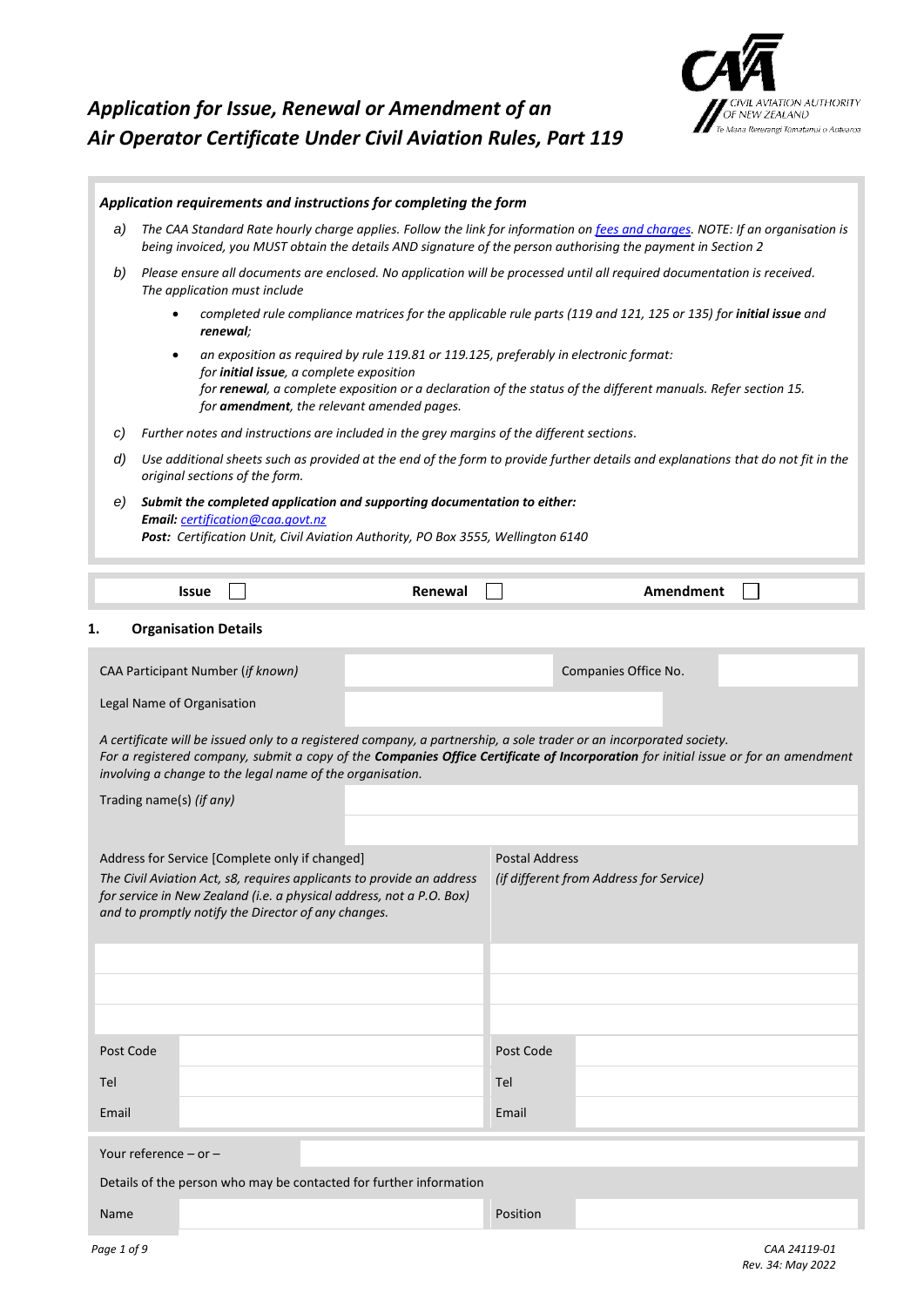| Tel   | Mobile |  |
|-------|--------|--|
| Email |        |  |

#### **2. Details for Invoice**

*Please provide the name of the organisation or applicant and address for the invoice to be sent. If an organisation is being invoiced, you MUST obtain the details AND signature of the person authorising payment.*

| The invoice is to be sent to:                                                             | Applicant | Organisation                          |
|-------------------------------------------------------------------------------------------|-----------|---------------------------------------|
| Applicant or Organisation Name:                                                           |           | <b>CAA Participant No:</b>            |
| Name of the person authorising<br>payment: (If applicant, N/A)                            |           | Purchase Order No:<br>(If applicable) |
| Title/Position within the company:                                                        |           |                                       |
| Email:                                                                                    |           | Phone:                                |
| <b>Postal Address:</b>                                                                    |           |                                       |
| (For the invoice to be sent to individual<br>or organisation)                             |           |                                       |
|                                                                                           |           |                                       |
|                                                                                           |           |                                       |
|                                                                                           |           |                                       |
| Signature:<br>(Of the applicant or person within the<br>organisation authorising payment) |           |                                       |

#### **3. Reason for Application**

| Indicate the type of                                | Initial issue of certificate -                                          | at least 90 days<br>prior to operations |  | Complete all sections                                                                                 |
|-----------------------------------------------------|-------------------------------------------------------------------------|-----------------------------------------|--|-------------------------------------------------------------------------------------------------------|
| application being made.<br>Please then complete the | Renewal of certificate -                                                | at least 60 days<br>prior to expiry     |  | Complete sections 1 - 16                                                                              |
| relevant sections of the<br>form.                   | Amendment requiring prior CAA acceptance as per<br>119.165(b) and $(c)$ |                                         |  | Complete sections 1, 2, 16 and 18, and<br>only those sections appropriate to the<br>amendment request |

### **4. Questionnaire**

| These two questions must<br>be answered for the initial<br>issue and for the renewal      | Has the organisation been convicted for any transport safety offence in the last five<br>years or is the organisation presently facing charges for a transport safety offence? |            |  |  |  |  |  |
|-------------------------------------------------------------------------------------------|--------------------------------------------------------------------------------------------------------------------------------------------------------------------------------|------------|--|--|--|--|--|
| of a certificate.                                                                         | Has the organisation previously had an application for an aviation document rejected or<br>has an aviation document held by the organisation been suspended or revoked?        | Yes.<br>No |  |  |  |  |  |
| If "Yes", please provide details with this application on separate sheets.<br><b>Note</b> |                                                                                                                                                                                |            |  |  |  |  |  |

#### **5. Bases of Operation**

| Name the bases you wish to operate from |          |    |  |  |  |  |
|-----------------------------------------|----------|----|--|--|--|--|
| Principal Base<br>Ref. 119.15(b)(1)     |          |    |  |  |  |  |
| Other Bases                             |          |    |  |  |  |  |
| <u>.</u>                                | <u>.</u> | 3. |  |  |  |  |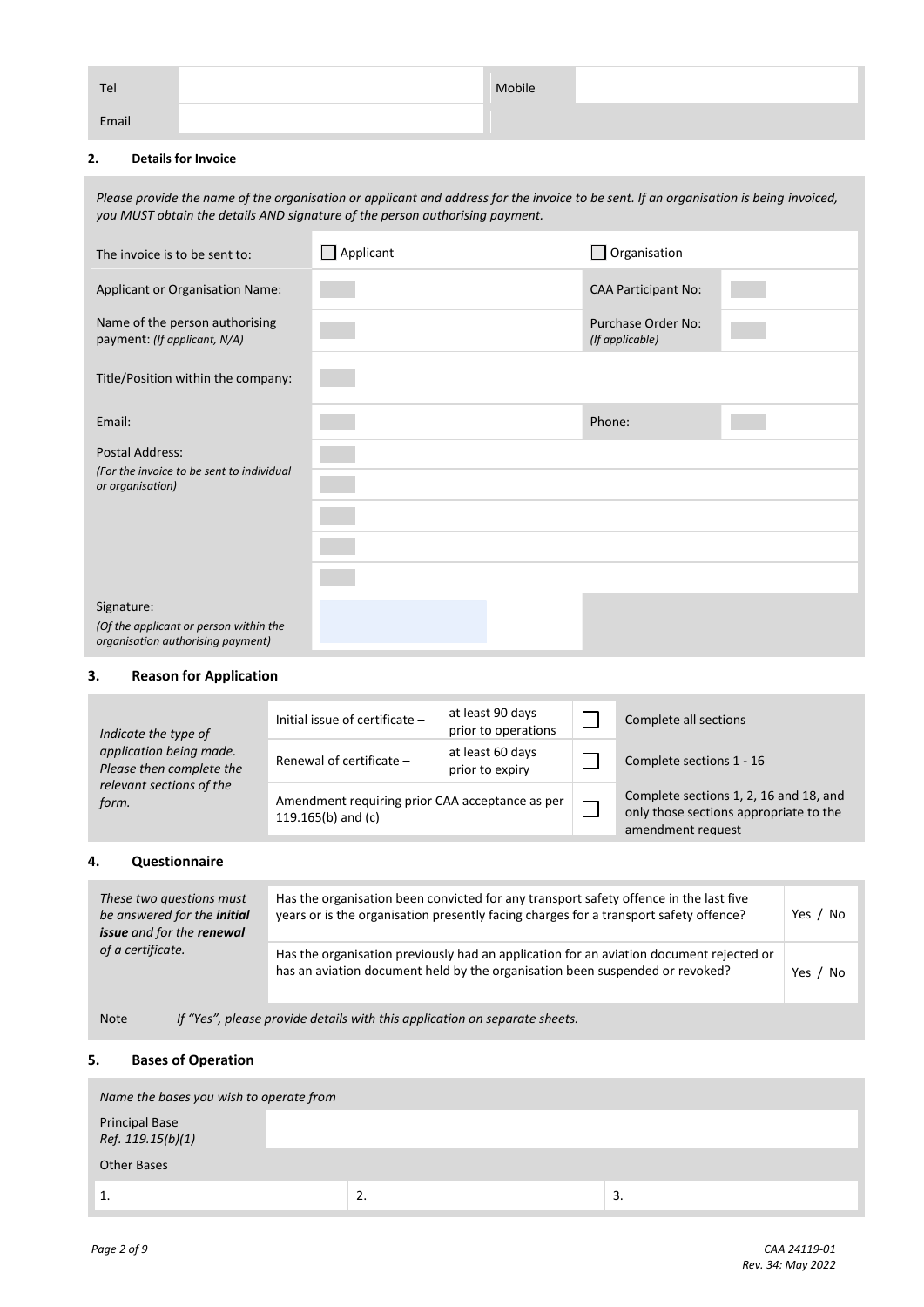#### **7. Types of Air Operation**

*Indicate the type(s) of operation to be conducted by marking the appropriate boxes.*

#### **Part 121 - Large Aeroplanes**

*Applicants wishing to conduct air operations under Part 121 must also complete Form CA[A 24091/07](https://www.aviation.govt.nz/about-us/forms/Filter/?SearchTerm=&Rule=50) for the assessment of the operational approvals sought.*

| <b>International</b>                     | <b>ANZA Privileges</b> |                             |  | <b>Domestic</b>                          |  |                             |  |
|------------------------------------------|------------------------|-----------------------------|--|------------------------------------------|--|-----------------------------|--|
| Passenger                                | Regular                | Non regular                 |  | Regular                                  |  | Non regular                 |  |
| Goods                                    | Regular                | Non regular                 |  | Regular                                  |  | Non regular                 |  |
|                                          |                        |                             |  | <b>IFR</b>                               |  | <b>VFR</b>                  |  |
| Air Transport                            |                        | <b>Commercial Transport</b> |  | Air Transport                            |  | <b>Commercial Transport</b> |  |
| To remote areas                          |                        |                             |  | To remote areas                          |  |                             |  |
| And/or passengers performing task/duties |                        |                             |  | And/or passengers performing task/duties |  |                             |  |

#### **Part 125 - Medium Aeroplanes**

*Applicants wishing to conduct air operations under Part 125 must also complete Form CA[A 24091/07](https://www.aviation.govt.nz/about-us/forms/Filter/?SearchTerm=&Rule=50) for the assessment of the operational approvals sought.*

| <b>International</b>                                       |         |                             |  | <b>Domestic</b> |  |            |                                          |              |  |
|------------------------------------------------------------|---------|-----------------------------|--|-----------------|--|------------|------------------------------------------|--------------|--|
| Passenger                                                  | Regular | Non regular                 |  | Regular         |  |            |                                          | Non regular  |  |
| Goods                                                      | Regular | Non regular                 |  | Regular         |  |            |                                          | Non regular  |  |
|                                                            |         |                             |  | <b>IFR</b>      |  | <b>VFR</b> |                                          | <b>SEIFR</b> |  |
| Air Transport                                              |         | <b>Commercial Transport</b> |  | Air Transport   |  |            | <b>Commercial Transport</b>              |              |  |
|                                                            |         | To remote areas             |  | To remote areas |  |            |                                          |              |  |
| And/or passengers performing task/duties                   |         |                             |  |                 |  |            | And/or passengers performing task/duties |              |  |
| Part 135 - Helicopters and Small Aeroplanes<br>Airline AOC |         |                             |  | or              |  |            | <b>General Aviation AOC</b>              |              |  |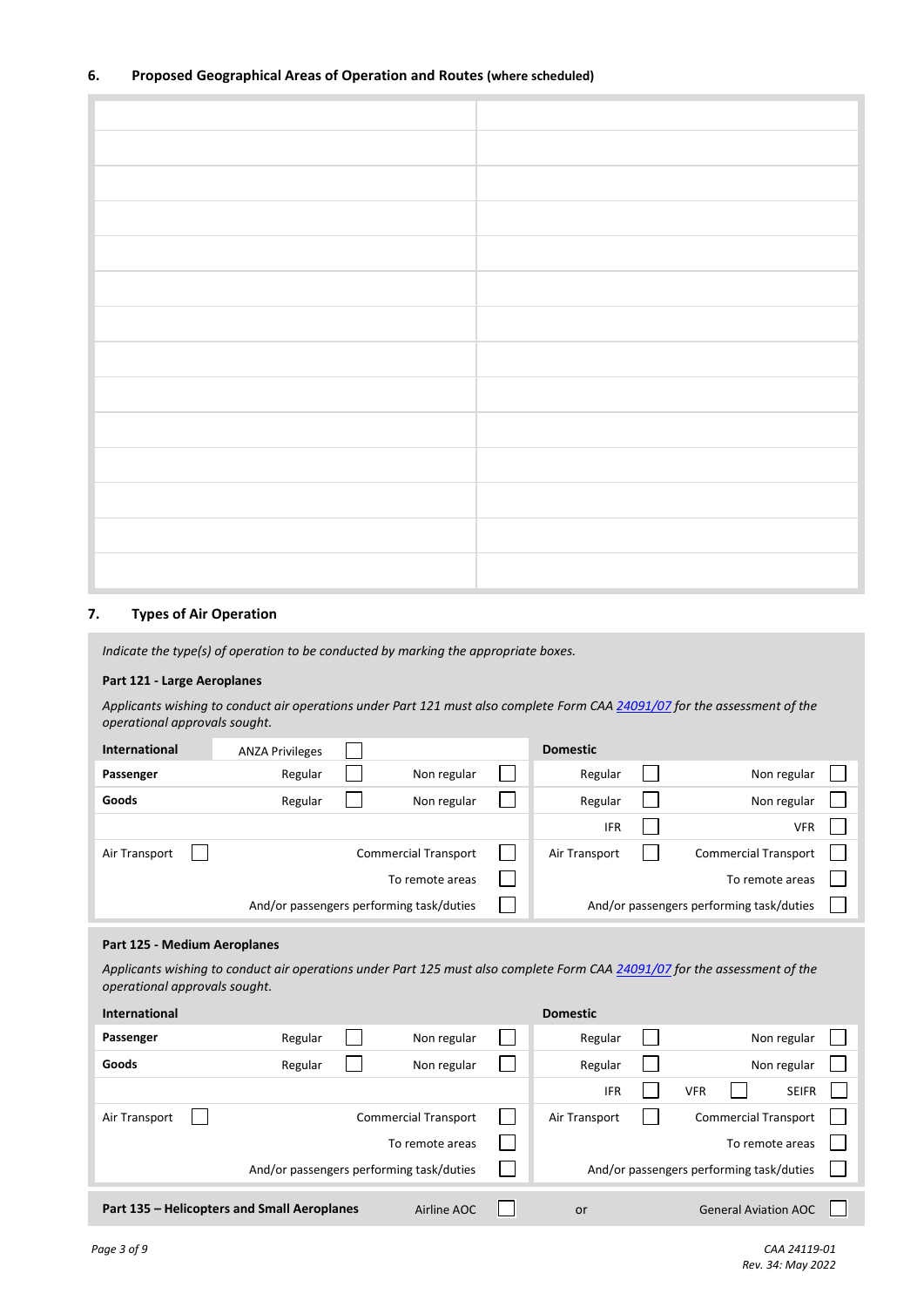| <b>International</b> |                                          |                             | <b>Domestic</b> |                                          |  |
|----------------------|------------------------------------------|-----------------------------|-----------------|------------------------------------------|--|
| <b>Fixed Wing</b>    |                                          |                             |                 |                                          |  |
| Passenger            | Regular                                  | Non regular                 | Regular         | Non regular                              |  |
| Goods                | Regular                                  | Non regular                 | Regular         | Non regular                              |  |
|                      |                                          |                             | Day VFR         | Night VFR                                |  |
|                      |                                          |                             | <b>IFR</b>      |                                          |  |
| Air Transport        |                                          | <b>Commercial Transport</b> | Air Transport   | <b>Commercial Transport</b>              |  |
|                      |                                          | To remote areas             |                 | To remote areas                          |  |
|                      | And/or passengers performing task/duties |                             |                 | And/or passengers performing task/duties |  |
| Helicopter           |                                          |                             |                 |                                          |  |
| Passenger            | Regular                                  | Non regular                 | Regular         | Non regular                              |  |
| Goods                | Regular                                  | Non regular                 | Regular         | Non regular                              |  |
|                      |                                          |                             | Day VFR         | Night VFR                                |  |
|                      |                                          |                             | <b>IFR</b>      | <b>NVIS</b>                              |  |
| Air Transport        |                                          | <b>Commercial Transport</b> | Air Transport   | <b>Commercial Transport</b>              |  |
|                      |                                          | To remote areas             |                 | To remote areas                          |  |
|                      | And/or passengers performing task/duties |                             |                 | And/or passengers performing task/duties |  |

## **8. Senior Persons**

| Separate forms must<br>accompany this application           | <b>Nominated persons</b>                                        |                        |             | Name &<br>company title |                          | Participant No.<br>(if known) |
|-------------------------------------------------------------|-----------------------------------------------------------------|------------------------|-------------|-------------------------|--------------------------|-------------------------------|
| for each of the nominated                                   | <b>Chief Executive</b>                                          |                        | Name        |                         |                          |                               |
| senior persons as shown<br>below.                           |                                                                 |                        | Title       |                         |                          |                               |
|                                                             | Air operations,                                                 |                        | Name        |                         |                          |                               |
| <b>Initial issue:</b>                                       | including flight operations and<br>supporting ground operations |                        | Title       |                         |                          |                               |
| Form CAA 24FPP or                                           | Licence                                                         |                        |             | Type                    | <b>CPL</b>               | ATPL                          |
| 24FPPDEC, and CV                                            |                                                                 |                        | Aeroplanes  |                         |                          |                               |
| Renewal:                                                    | Ratings                                                         |                        |             |                         |                          |                               |
| - Changed persons:                                          |                                                                 |                        | Helicopters |                         |                          |                               |
| Form CAA 24FPP or                                           | Hours                                                           | P-in-C single engine   |             |                         | P-in-C multi engine      |                               |
| 24FPPDEC, and CV                                            |                                                                 | P-in-C helicopters     |             |                         | P-in-C float plane       |                               |
|                                                             |                                                                 | Instrument flying time |             |                         | <b>Total flying time</b> |                               |
| - Unchanged persons:                                        | <b>Crew training</b>                                            |                        | Name        |                         |                          | Participant No.               |
| Their names and titles must<br>be confirmed in this section |                                                                 |                        | Title       |                         |                          |                               |
| and form CAA 24FPP or                                       | Licence                                                         |                        |             | Type                    | CPL                      | ATPL                          |
| 24FPPDEC must be<br>included.                               | Ratings                                                         |                        | Aeroplanes  |                         |                          |                               |
| They need not submit a CV                                   |                                                                 |                        | Helicopters |                         |                          |                               |
| where they are continuing                                   | <b>Hours</b>                                                    | P-in-C single engine   |             |                         | P-in-C multi engine      |                               |
| in their CAA accepted                                       |                                                                 | P-in-C helicopters     |             |                         | P-in-C float plane       |                               |
| senior person role.                                         |                                                                 | Instrument flying time |             |                         | <b>Total flying time</b> |                               |
| Amendment:                                                  | <b>Crew assessment</b>                                          |                        | Name        |                         |                          | Participant No.               |
| Form CAA 24FPP or                                           | if different from training                                      |                        | Title       |                         |                          |                               |
| 24FPPDEC, and CV                                            | Licence                                                         |                        |             | Type                    | CPL                      | ATPL                          |
| <b>Applicants must ensure</b>                               | Ratings                                                         |                        | Aeroplanes  |                         |                          |                               |
| the nominated senior                                        |                                                                 |                        | Helicopters |                         |                          |                               |
| persons meet the<br>qualifications and                      | <b>Hours</b>                                                    | P-in-C single engine   |             |                         | P-in-C multi engine      |                               |
| experience requirements                                     |                                                                 | P-in-C helicopters     |             |                         | P-in-C float plane       |                               |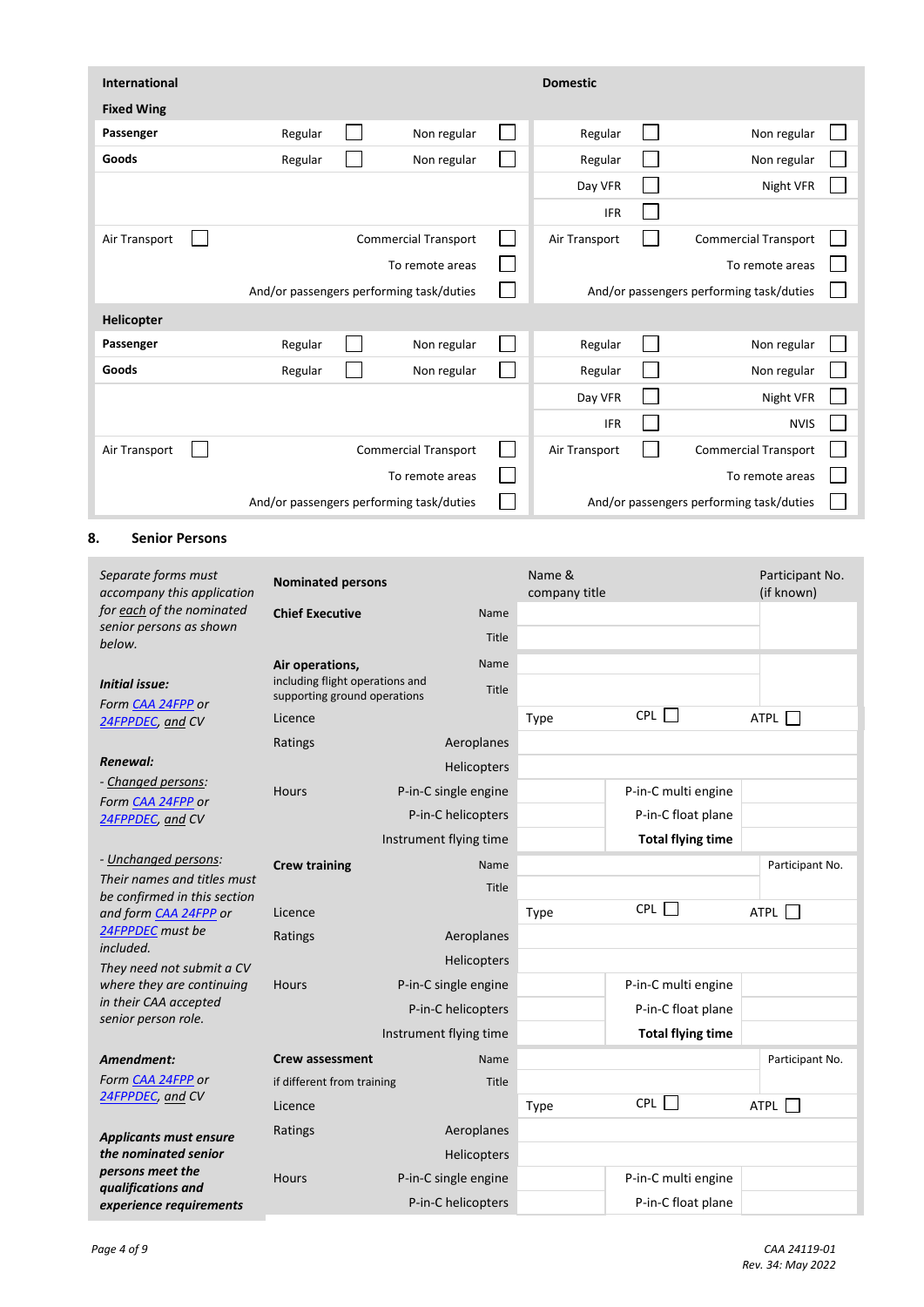| of                                            | Instrument flying time                        |       | <b>Total flying time</b> |                 |
|-----------------------------------------------|-----------------------------------------------|-------|--------------------------|-----------------|
| Part 119 Appendix A<br>(Airline Air Operator) | <b>Control and scheduling of</b>              | Name  |                          | Participant No. |
| <b>or</b>                                     | maintenance                                   | Title |                          |                 |
| Part 119 Appendix B                           | *Safety Management                            | Name  |                          |                 |
| (General Aviation Air<br>Operator)            |                                               | Title |                          |                 |
|                                               | <b>Conducting occurrence</b>                  | Name  |                          |                 |
|                                               | investigations                                | Title |                          |                 |
|                                               |                                               | Name  |                          |                 |
|                                               | <b>Security</b>                               | Title |                          |                 |
|                                               | Any other nominee                             | Name  |                          |                 |
|                                               | (not required by either 119.51 or<br>119.101) | Title |                          |                 |
| Indicate any senior persons                   | Removed persons                               |       |                          |                 |
| that are being removed                        |                                               |       |                          |                 |
| from the organisation's<br>certificate.       |                                               |       |                          |                 |
|                                               |                                               |       |                          |                 |
|                                               |                                               |       |                          |                 |
|                                               |                                               |       |                          |                 |

#### **9. Aircraft to be used**

*List the aircraft you wish to operate. Also indicate any aircraft that are being removed from the organisation's operations specification.*

*When adding an aircraft, enclose the relevant associated exposition amendments (e.g. operations, maintenance manuals) with your application*

| Add or Remove                                                                               | Registration | Manufacturer | Model | Charter / Cross<br>hire /Lease | Are you lawfully<br>entitled to<br>possession? |
|---------------------------------------------------------------------------------------------|--------------|--------------|-------|--------------------------------|------------------------------------------------|
| Add / Remove                                                                                |              |              |       | Yes / No                       | Yes / No                                       |
| Add / Remove                                                                                |              |              |       | Yes / No                       | Yes / No                                       |
| Add / Remove                                                                                |              |              |       | Yes / No                       | Yes / No                                       |
| Alternatively, reference<br>where in your manual suite<br>this information can be<br>found. |              |              |       |                                |                                                |

#### **10. Crew Training and Competency Assessment**

| List any organisations you<br>intend to <b>contract</b> training | Name and address                                                                        | Participant No.<br>(if known) |
|------------------------------------------------------------------|-----------------------------------------------------------------------------------------|-------------------------------|
| to.                                                              |                                                                                         |                               |
| Confirm with the<br>contractor that their CAR                    |                                                                                         |                               |
| Part 141 certificate<br>authorises them to conduct               |                                                                                         |                               |
| the courses or assessments.                                      |                                                                                         |                               |
| Also list the training<br>courses and assessments                | Courses<br>Assessments                                                                  |                               |
| that require acceptance by<br>the CAA if exercised under         | P1<br>A <sub>3</sub><br><b>ATPL Flight test</b><br>Pilot type rating – specific to type |                               |
| your CAR Part 119<br>certificate by marking the                  | P <sub>5</sub><br>Basic gas turbine knowledge<br>A5<br>Instrument rating                |                               |
| appropriate boxes.                                               | P <sub>6</sub><br>Additional aid<br>Synthetic flight trainers – specific to type        |                               |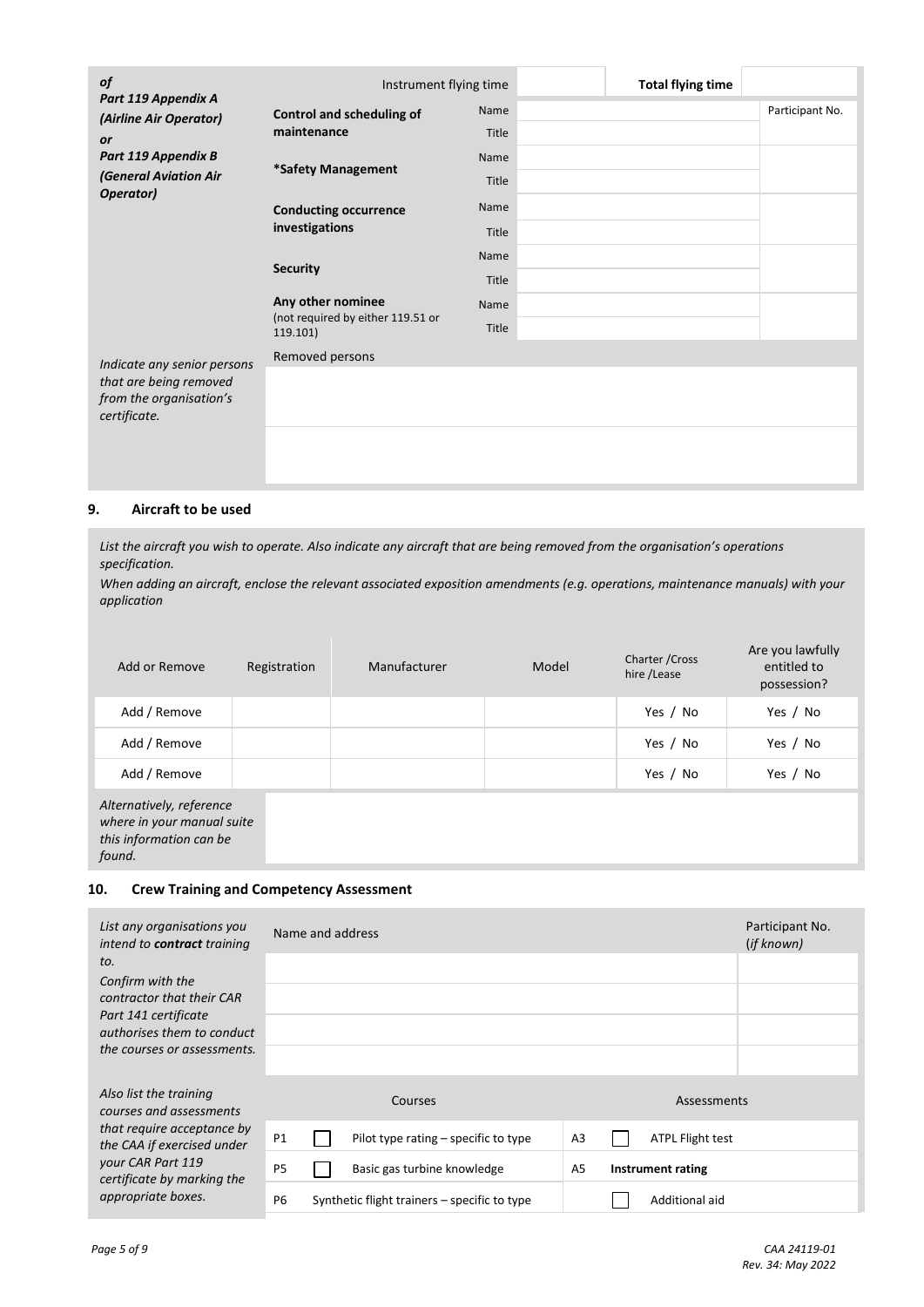|                | Simulator                        |                | Continued competency                                   |
|----------------|----------------------------------|----------------|--------------------------------------------------------|
|                | Flight procedure trainer         |                | Multi-engine                                           |
|                | Basic flight instrument trainer  | A <sub>6</sub> | Instructor rating currency test                        |
| P7             | Cat II & III approaches          |                | Cat 'B'                                                |
| E <sub>3</sub> | Flight engineer type rating      |                | Cat 'C'                                                |
| E4             | Flight engineer licence training | A8             | <b>Operational competency</b>                          |
| M1             | Dangerous goods                  |                | Part 121 operations                                    |
| M <sub>6</sub> | Crew training 121, 125, 135      |                | Part 125 operations                                    |
|                | AQP                              |                | Part 135 operations                                    |
| M7             | Cabin crew training              | A11            | Helicopter winching rappelling and<br>human sling load |

## **11. Maintenance**

*List any maintenance organisations or persons (licensed engineer) you intend to contract the maintenance of your aircraft to.*

| Registration                           | Name and Address     | Participant No.<br>(if known) |
|----------------------------------------|----------------------|-------------------------------|
|                                        |                      |                               |
|                                        |                      |                               |
|                                        |                      |                               |
| CAR Part 135<br>Option for maintenance | 135.402(a)(1) $\Box$ | 135.402(a)(2) $\Box$          |

## **12. Maintenance Programme**

| Registration | Document / Programme Title                                                                                                           | Has the CAA<br>approved them?* |
|--------------|--------------------------------------------------------------------------------------------------------------------------------------|--------------------------------|
|              |                                                                                                                                      | Yes / No                       |
|              |                                                                                                                                      | Yes / No                       |
|              |                                                                                                                                      | Yes / No                       |
|              | <b>*Note</b> : Any programme that is being amended or has not been approved must be submitted to the CAA for assessment and approval |                                |

*\*Note: Any programme that is being amended or has not been approved must be submitted to the CAA for assessment and approval as per 91.605(a)(2). Use application form CAA [24091-02](https://www.aviation.govt.nz/about-us/forms/Filter/?SearchTerm=&Rule=50)*

#### **13. Security Programme**

| The holder of an airline air operator certificate that proposes to operate a regular air transport passenger<br>service with any aircraft that has a passenger seating configuration of more than 9 seats must establish a<br>security programme [CAR 119.75]. | Yes / No |
|----------------------------------------------------------------------------------------------------------------------------------------------------------------------------------------------------------------------------------------------------------------|----------|
| Does the CAA hold a copy of a security programme that has been approved for your organisation?                                                                                                                                                                 |          |

## **14. Exemptions**

| List any exemptions you<br>hold |  |  |
|---------------------------------|--|--|
| (list numbers and               |  |  |
| applicable rules).              |  |  |
|                                 |  |  |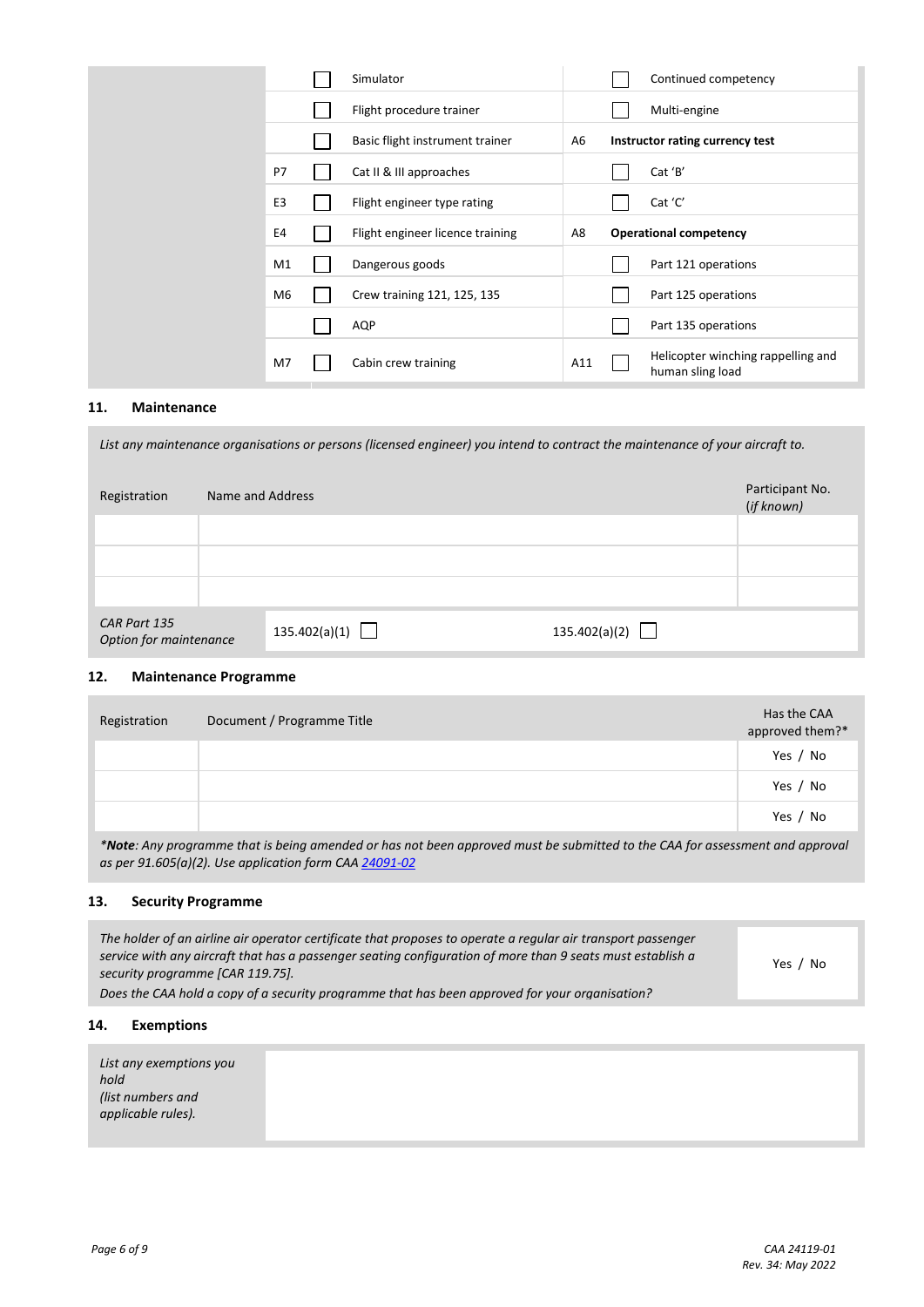## **15. Exposition**

| List the manuals that<br>constitute the exposition | <b>Manual Titles</b> | Amendment No.<br>and date | Change?    |
|----------------------------------------------------|----------------------|---------------------------|------------|
| required by CAR 119.9(3)<br>For renewal list the   |                      |                           | Yes / No   |
| publications already held                          |                      |                           | Yes / No   |
| by CAA and their latest<br>amendment status.       |                      |                           | Yes / No   |
| Indicate in the final column<br>whether these have |                      |                           | Yes / No   |
| changed since the last<br>amendment sent to CAA    |                      |                           | Yes / No   |
|                                                    |                      |                           | Yes,<br>No |

# **16. Declaration by Chief Executive or Authorised Officer / Representative of the Applicant**

| The provision of false<br>information or failure to<br>disclose information<br>relevant to the grant or<br>holding of an aviation<br>document constitutes an<br>offence under Section 49 of<br>the Civil Aviation Act 1990 | I have obtained a current copy of NZCAR Part 119, and have read and understood the contents as they<br>apply to this application. I also have a current copy of CAR Parts 1, 12, 19, 43, 91, 92, 108, 121, 125,<br>135, 139, and 141 as applicable.<br>This application is made for and on behalf of the organisation identified above. I certify that the Chief<br>Executive is empowered by the organisation to ensure that all activities undertaken by the organisation<br>can be financed and carried out in accordance with the requirements of the Civil Aviation Act 1990,<br>Section 12. |                                         |  |  |
|----------------------------------------------------------------------------------------------------------------------------------------------------------------------------------------------------------------------------|---------------------------------------------------------------------------------------------------------------------------------------------------------------------------------------------------------------------------------------------------------------------------------------------------------------------------------------------------------------------------------------------------------------------------------------------------------------------------------------------------------------------------------------------------------------------------------------------------|-----------------------------------------|--|--|
| and is subject, in the case<br>of a body corporate, to a                                                                                                                                                                   | I hereby confirm the nomination of the person(s) listed in section 8 for the responsibilities indicated.                                                                                                                                                                                                                                                                                                                                                                                                                                                                                          |                                         |  |  |
| maximum fine of \$50,000.                                                                                                                                                                                                  | I declare that to the best of my knowledge and belief the statements made and the information<br>supplied in this application and the attachments are complete and correct.                                                                                                                                                                                                                                                                                                                                                                                                                       |                                         |  |  |
| Full name of duly<br>authorised officer /<br>representative of the<br>applicant                                                                                                                                            |                                                                                                                                                                                                                                                                                                                                                                                                                                                                                                                                                                                                   | <b>Participant Number</b><br>(if known) |  |  |
| Signature                                                                                                                                                                                                                  |                                                                                                                                                                                                                                                                                                                                                                                                                                                                                                                                                                                                   | Date of application                     |  |  |

# **17. Fees and Charges**

| Initial issue:                   | A minimum charge of four hours at the prevailing standard hourly rate is is payable in advance for<br>applications for <b>initial issue only</b> , but this may be increased, depending on the credit worthiness of the<br>applicant, to a maximum of the estimated cost of certification. The charge is credited towards the total<br>and a final adjustment will be made on completion of certification. The CAA Standard Rate hourly charge<br>applies thereafter for the time taken to assess and process the application. Follow the link for<br>information on fees and charges. Ensure section 2 of this form is completed. |
|----------------------------------|------------------------------------------------------------------------------------------------------------------------------------------------------------------------------------------------------------------------------------------------------------------------------------------------------------------------------------------------------------------------------------------------------------------------------------------------------------------------------------------------------------------------------------------------------------------------------------------------------------------------------------|
| <b>Renewal</b> and<br>amendment: | The CAA Standard Rate hourly charge applies for the time involved. An advance payment is not<br>required. Ensure section 2 of this form is completed.                                                                                                                                                                                                                                                                                                                                                                                                                                                                              |
|                                  | <b>Civil Aviation Authority</b>                                                                                                                                                                                                                                                                                                                                                                                                                                                                                                                                                                                                    |
|                                  | <b>Westpac, Lower Hutt</b>                                                                                                                                                                                                                                                                                                                                                                                                                                                                                                                                                                                                         |
|                                  | 03-0531-0406878-00                                                                                                                                                                                                                                                                                                                                                                                                                                                                                                                                                                                                                 |
| Pay by bank transfer:            | <b>Particulars:</b> Invoice or receipt number (if known), or rule part number applied for (e.g., 119Cert)                                                                                                                                                                                                                                                                                                                                                                                                                                                                                                                          |
|                                  | <b>Code:</b> CAA Participant Number (if known)                                                                                                                                                                                                                                                                                                                                                                                                                                                                                                                                                                                     |
|                                  | Reference: Aircraft Registration Mark, Organisation or Name (as applicable)                                                                                                                                                                                                                                                                                                                                                                                                                                                                                                                                                        |
| Pay by credit card:              | To pay by credit card, please contact the CAA on (04) 560 9400 and ask for Finance.                                                                                                                                                                                                                                                                                                                                                                                                                                                                                                                                                |
|                                  | Do not send cash or cheques. Do not send credit card details via email.                                                                                                                                                                                                                                                                                                                                                                                                                                                                                                                                                            |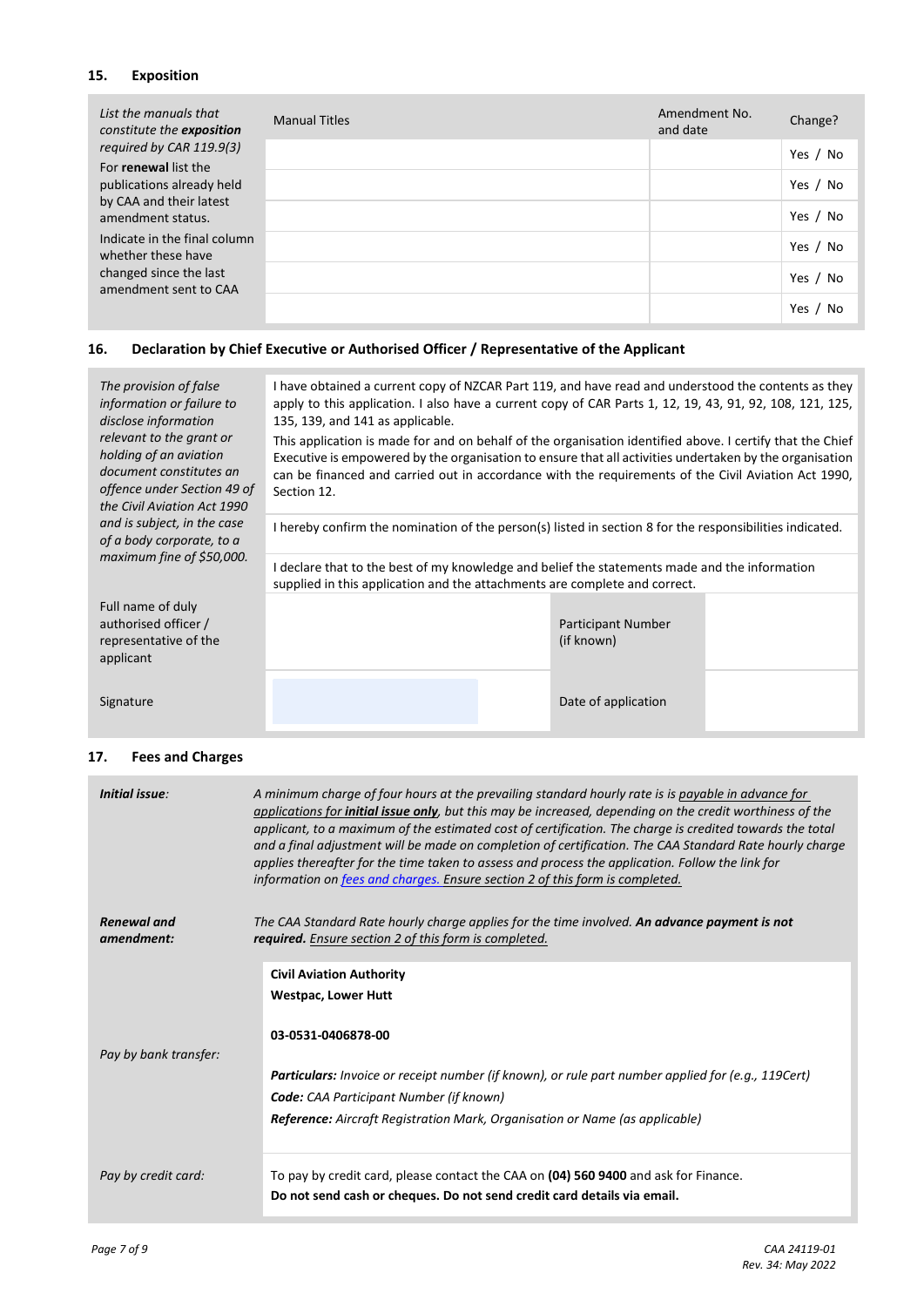# **18. Applicant's Checklist – please take the time to check and complete this section**

| Applications which are<br>All necessary sections completed<br>1.<br>incomplete or lacking any<br>required documents will not<br>Completed rule compliance matrices enclosed<br>2.<br>be processed.<br>*Applicants for a new<br>Completed or amended company exposition enclosed<br>3.<br>certificate must include a |  |
|---------------------------------------------------------------------------------------------------------------------------------------------------------------------------------------------------------------------------------------------------------------------------------------------------------------------|--|
|                                                                                                                                                                                                                                                                                                                     |  |
|                                                                                                                                                                                                                                                                                                                     |  |
|                                                                                                                                                                                                                                                                                                                     |  |
| form CAA 24001/01 with an<br>CAA 24FPP/24FPPDEC and CV for the nominated senior persons enclosed<br>4.<br>implementation plan for                                                                                                                                                                                   |  |
| SMS.<br>Form CAA 24091-07 enclosed [as applicable]<br>5.                                                                                                                                                                                                                                                            |  |
| 6.<br>Form CAA 24091-02 enclosed (as applicable)                                                                                                                                                                                                                                                                    |  |
| *Form CAA 24100-01 enclosed (as applicable)<br>7.                                                                                                                                                                                                                                                                   |  |
| Payment made (as applicable)<br>9.                                                                                                                                                                                                                                                                                  |  |
| 10. Purchase order number (optional)                                                                                                                                                                                                                                                                                |  |

| <b>CAA OFFICE USE ONLY</b> |  |
|----------------------------|--|
|----------------------------|--|

| Received by:     | Date received: | Date acknowledged:      |
|------------------|----------------|-------------------------|
| Work Request No. | Completed by:  | Certificate issue date: |